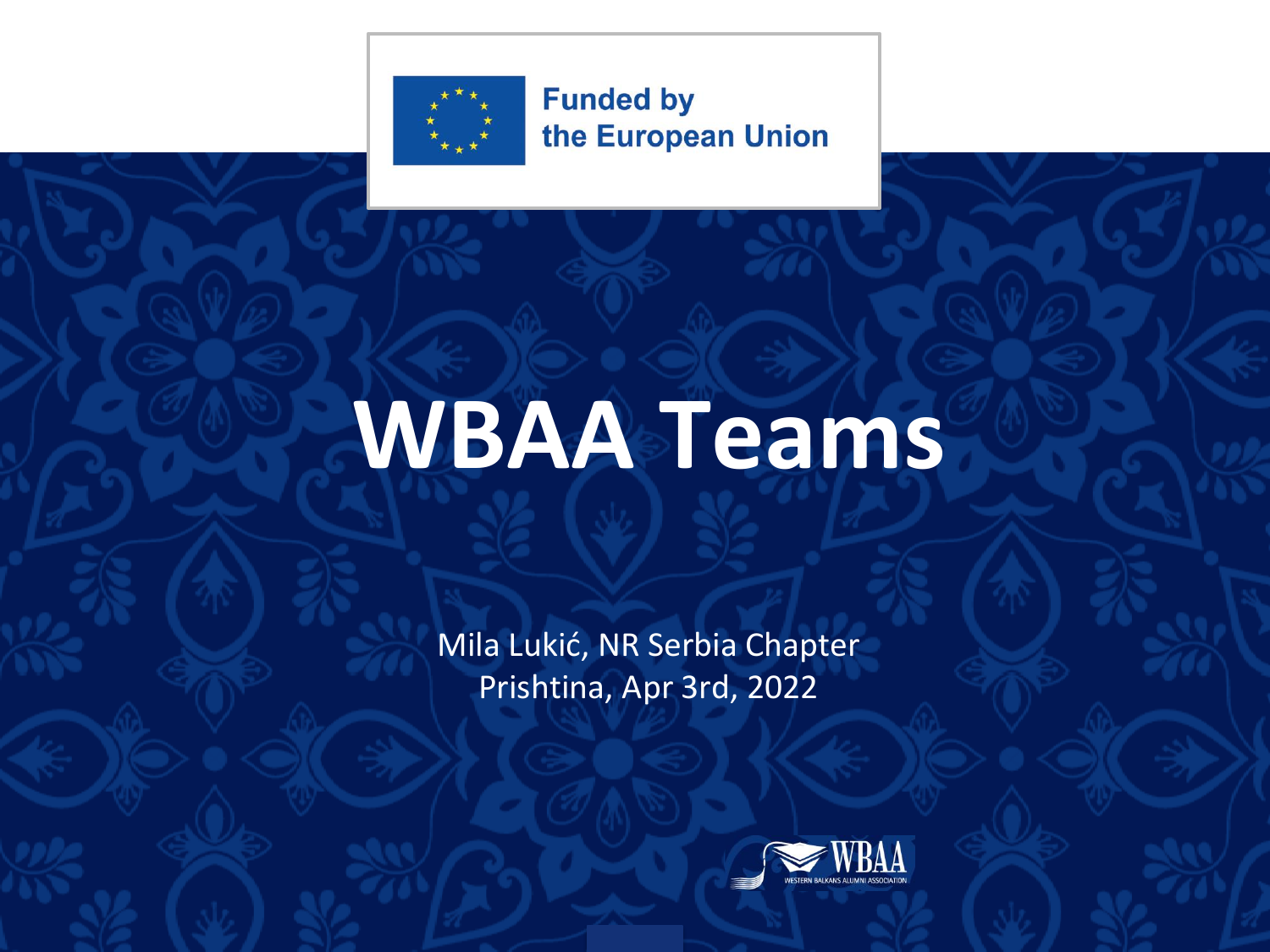

**What are WBAA Teams?**



- **WBAA Teams 2.0** (original name of the scheme) was adopted in online WBAA GA held in March 2020
- It brings **improvements** to how WBAA members cooperate and topics they focus on
- **Each WBAA team is open to any registered WBAA member** who wishes to participate in the team's activities. Individuals may join up to two teams. You can become a member of a WBAA team by submitting a join request to the relevant group in the WBAA Online Community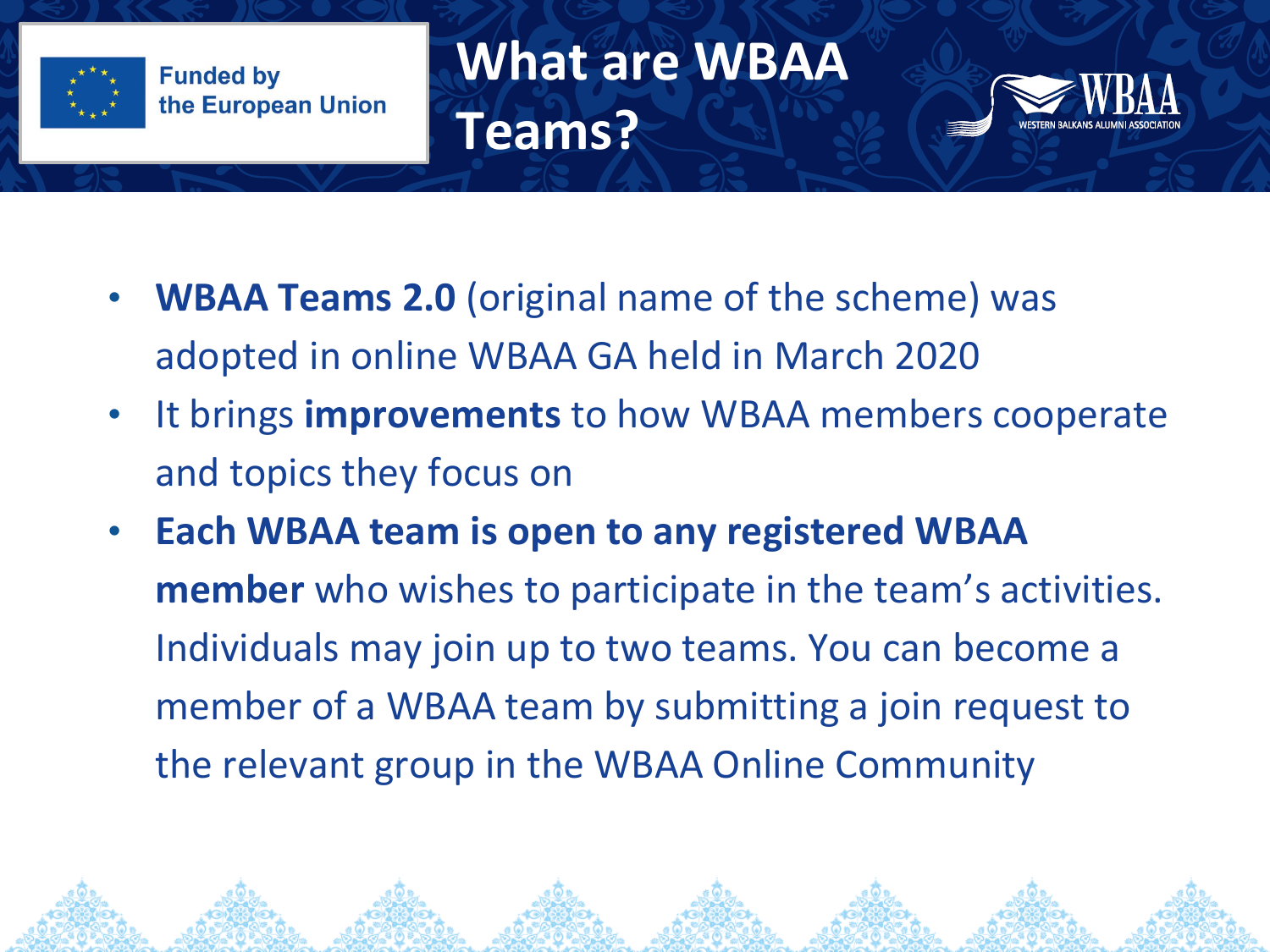

### **WBAA Teams**



#### • **Four new WBAA Teams:**

- 1. Quality mobility / student exchange within higher education
- 2. Higher Education Reform & Equal access to higher education
- 3. Transition from higher education to labour market and professional life
- 4. Research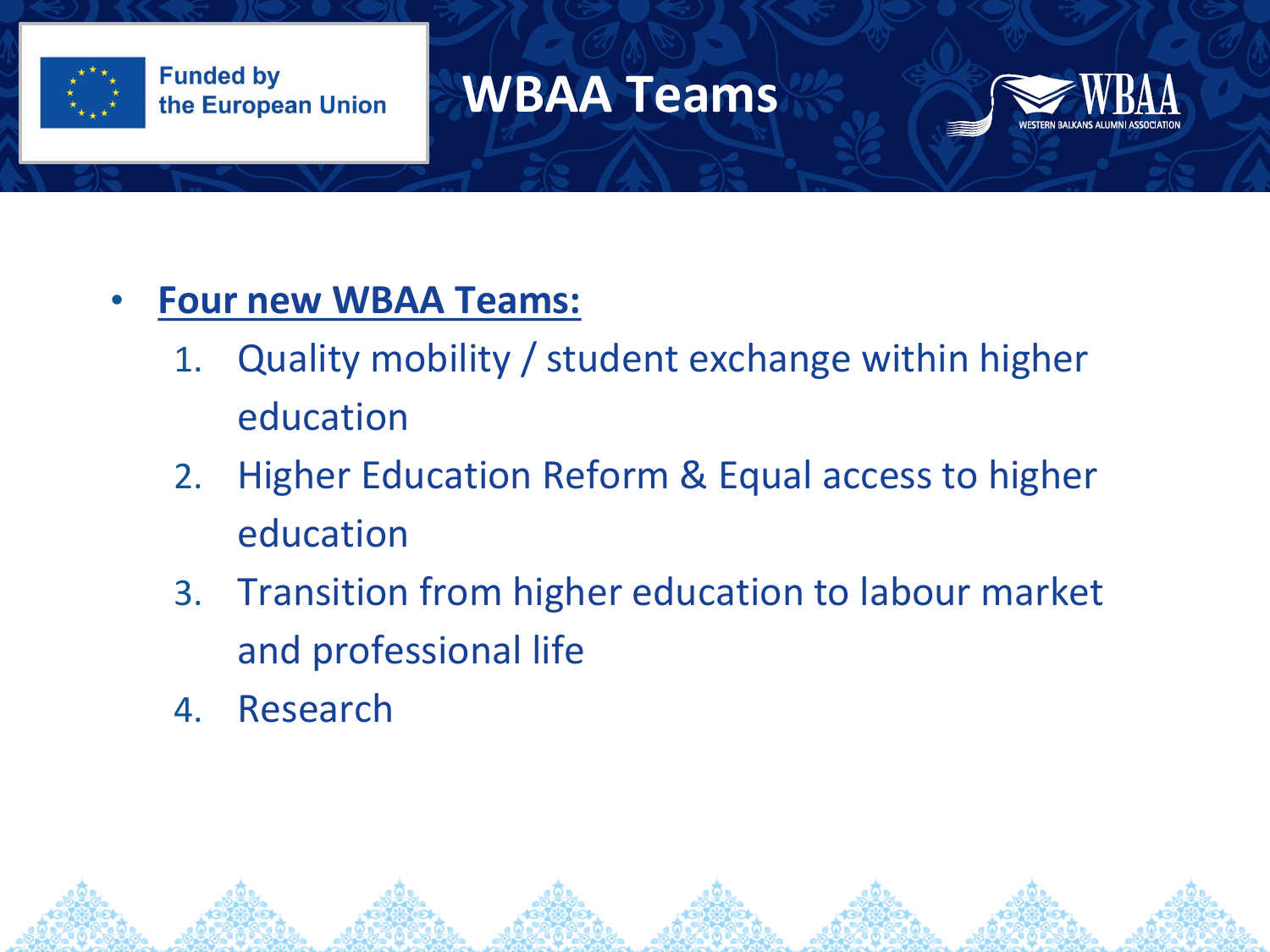

**WBAA Teams and Communities**



Every **team leadership** composed of:

- 1. Head of the Team
- 2. Vice Head for Advocacy
- 3. Vice Head for Communication

All members of the team leadership meet in **WBAA Communities**:

- 1. Heads of team Community
- 2. Advocacy Community
- 3. Communications Community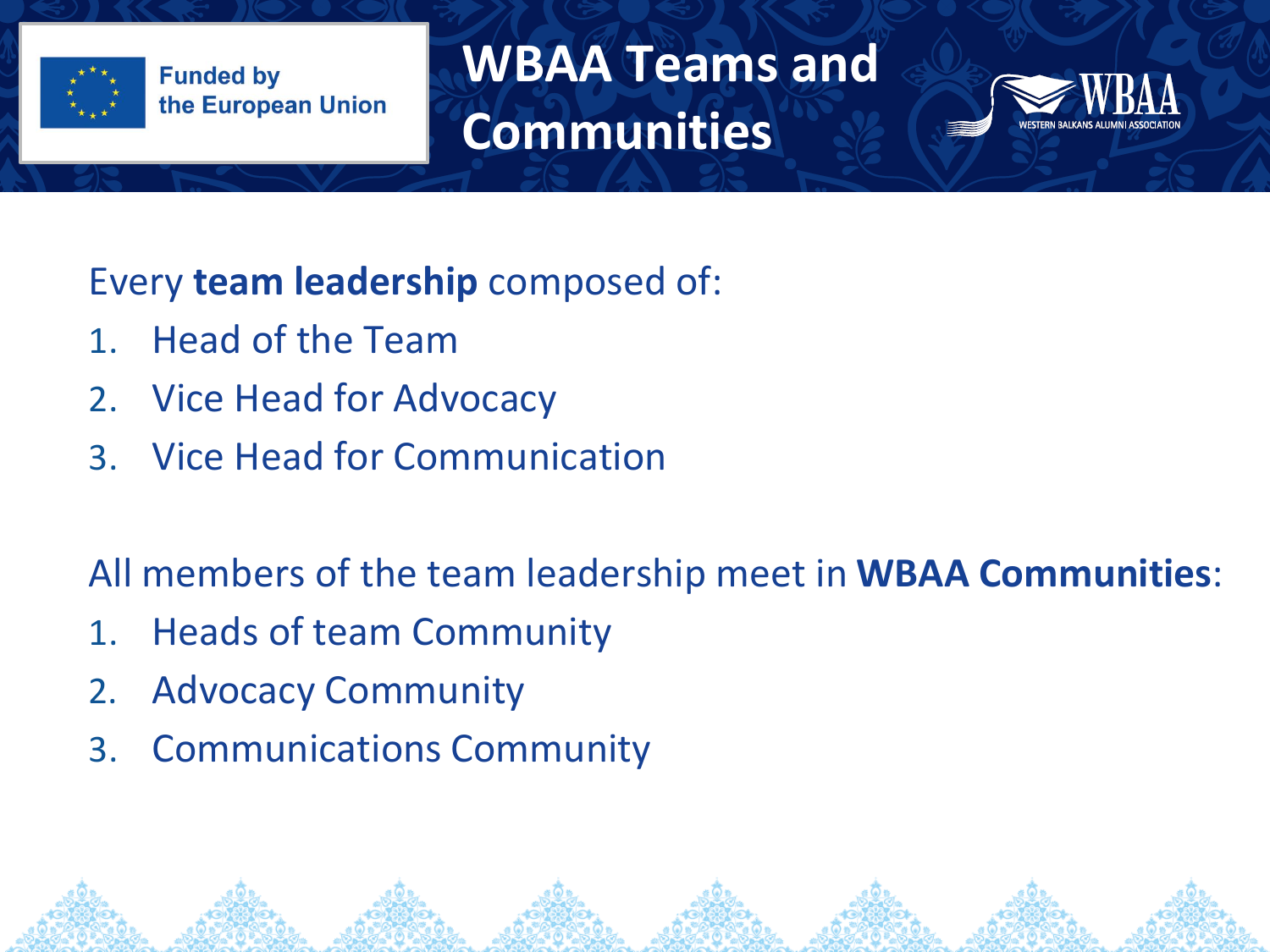

**WBAA Leadership elections**



WBAA leadership elections took place in 2021 and 2022.

# Who are the new WBAA teams leaders and vice-heads?